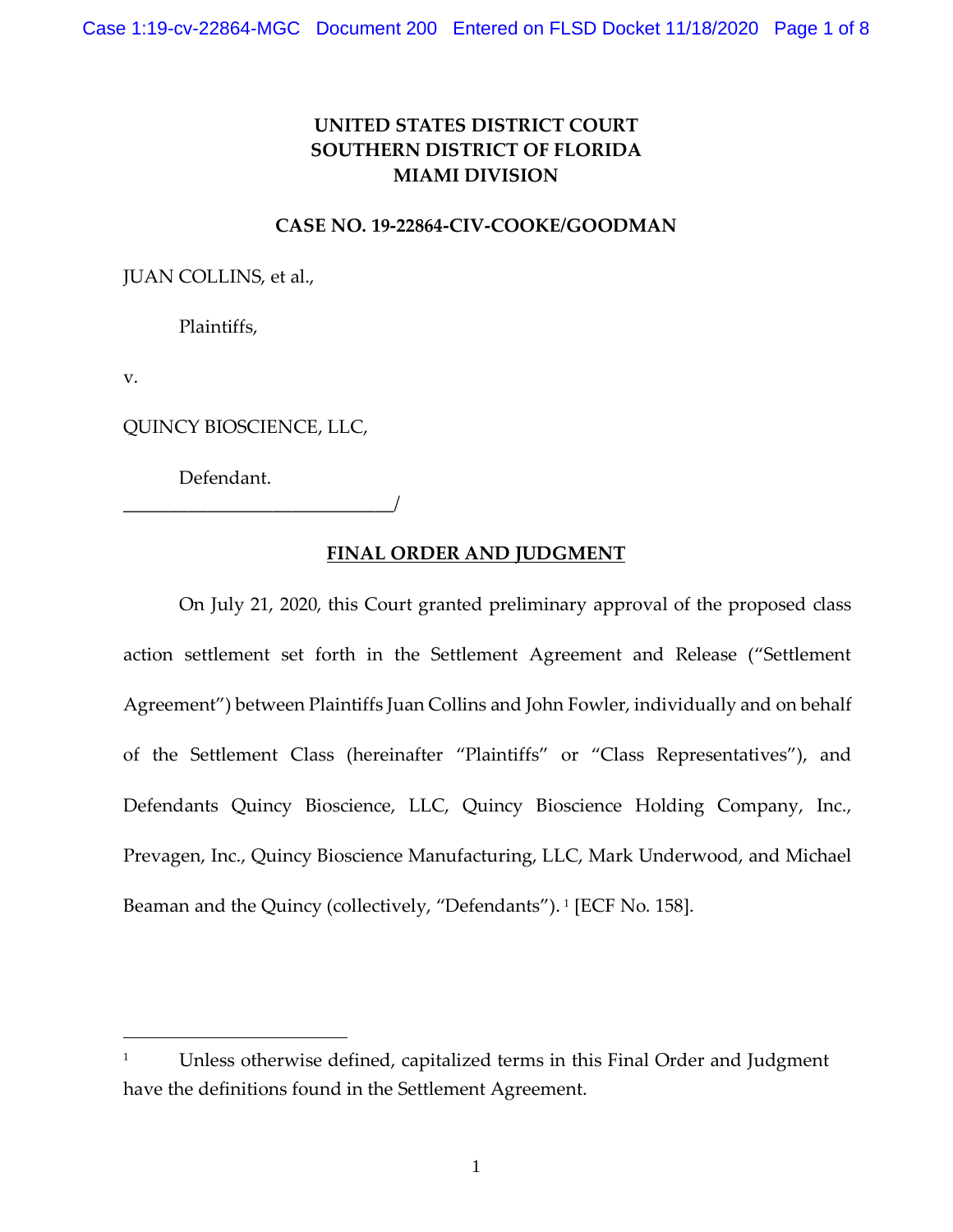On November 17, 2020, the Court held a duly-noticed final approval hearing to consider (1) whether the terms and conditions of the Settlement Agreement are fair, reasonable, and adequate; (2) whether a judgment should be entered permanently barring the Parties and Settlement Class Members from prosecuting the other Parties and their officers, attorneys, directors, shareholders, employees, agents, retailers, suppliers, distributors, endorsers, consultants, and any and all other entities or persons upstream and downstream in the production/distribution channels in regard to those matters released as set forth in Section VI of the Settlement Agreement; and (3) whether and in what amount to approve Class Counsel's application for the requested award of attorneys' fees and costs and the Class Representative award applications. [ECF No. 198].

Accordingly, it is hereby **ORDERED AND ADJUDGED** that:

1. The Court has personal jurisdiction over the parties and the Settlement Class Members, venue is proper, the Court has subject matter jurisdiction to approve the Settlement Agreement, including all exhibits thereto, and to enter this Final Order and Judgment. Without in any way affecting the finality of this Final Order and Judgment, this Court hereby retains jurisdiction as to all matters relating to administration, consummation, enforcement, and interpretation of the Settlement Agreement and of this Final Order and Judgment, and for any other necessary purpose.

2. The Court finds that Class Notice was given in the manner ordered by the Court; constituted the best practicable notice to apprise Settlement Class Members of the

2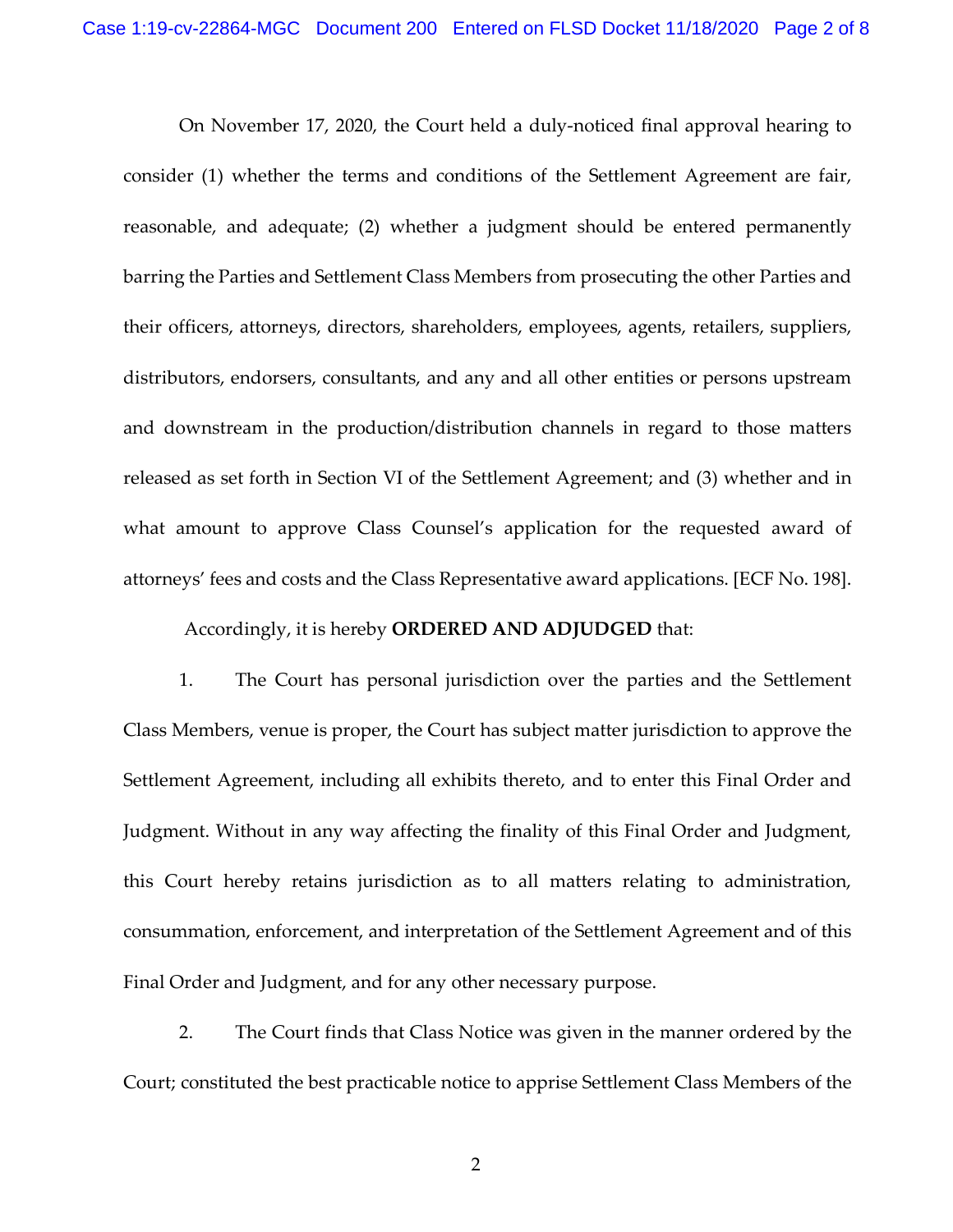pendency of the Action, their right to object or exclude themselves from the proposed Settlement, and their right to appear at the Final Approval Hearing; was fair, reasonable, and adequate and constituted sufficient notice to all persons entitled to receive notice, including all Settlement Class Members; and complied fully with the requirements of Federal Rule of Civil Procedure 23.

3. The Court finds that the prerequisites for a class action under Federal Rule of Civil Procedure 23(a) and Federal Rule of Civil Procedure 23(b) have been satisfied for settlement purposes for each Settlement Class Member in that (a) the number of Settlement Class Members is so numerous that joinder of all members thereof is impracticable; (b) there are questions of law and fact common to the Settlement Class; (c) the claims of the Class Representatives are typical of the claims of the Settlement Class they seek to represent; (d) Class Representatives have and will continue to fairly and adequately represent the interests of the Settlement Class for purposes of entering into the Settlement Agreement; (e) the questions of law and fact common to the Settlement Class Members predominate over any questions affecting any individual Settlement Class Member; (f) Defendants have acted on grounds generally applicable to all Class Members, thereby making final injunctive relief concerning the class as a whole appropriate; and (g) a class action is superior to the other available methods for the fair and efficient adjudication of the controversy.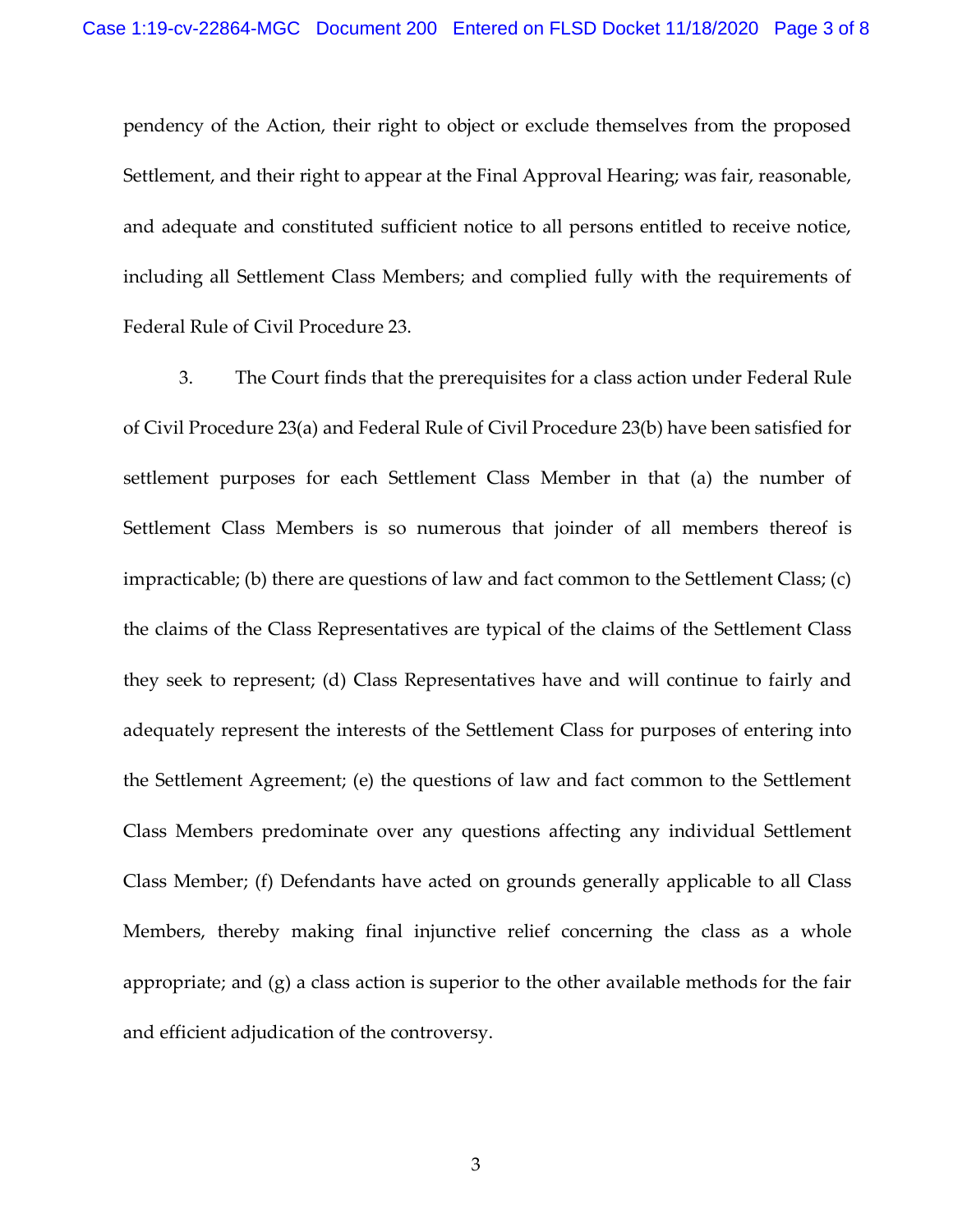4. Pursuant to Federal Rule of Civil Procedure 23, this Court hereby finally certifies the Settlement Class, as identified in the Settlement Agreement, which shall consist of all individuals who purchased one or more Prevagen Products, as defined below, from a Settling Defendant or from a reseller authorized by the Settling Defendants to sell Prevagen Products, for personal consumption and not resale, within the United States from January 1, 2007 through the date of Preliminary Approval. Prevagen Products are defined as Prevagen® Regular Strength 30 Count, Prevagen® Regular Strength Chewables, Prevagen® Regular Strength 60 Count, Prevagen® Extra Strength 30 Count, Prevagen® Extra Strength Chewables, Prevagen® Extra Strength 60 Count, and Prevagen® Professional Strength. Excluded from the Class are: (i) individuals who are or were during the Class Period officers or directors of Settling Defendants or any of their respective affiliates; (ii) any justice, judge, or magistrate judge of the United States or any State, their spouses, and persons within the third degree of relationship to either of them, or the spouses of such persons.

5. Pursuant to Federal Rule of Civil Procedure 23, the Court hereby awards Class Counsel Attorneys' Fees and Expenses in the amount of \$4,214,000.00, payable pursuant to the terms of the Settlement Agreement.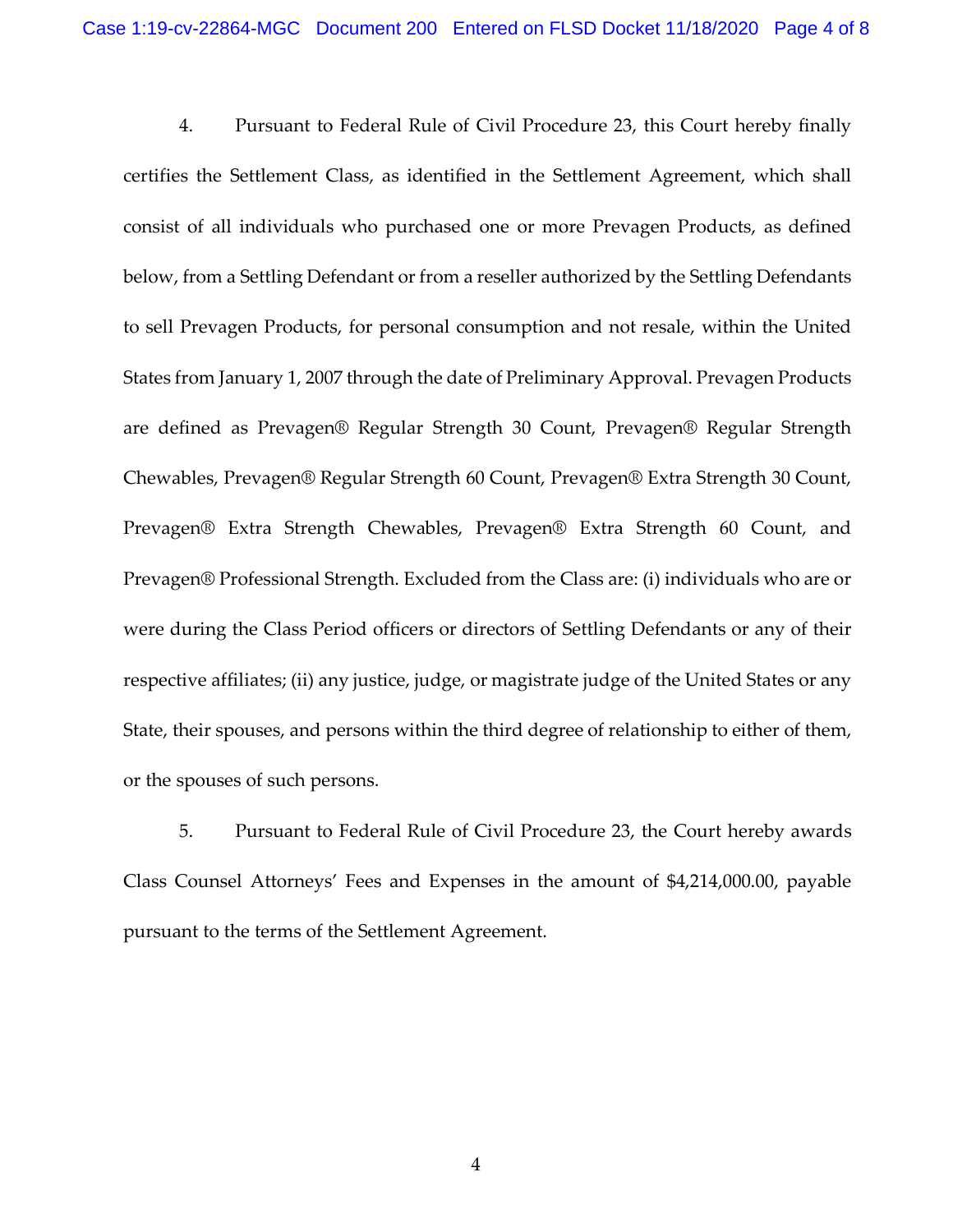6. In light of the Eleventh Circuit's ruling in *Johnson v. NPAS Solutions*, *LLC*, No. 18-1[2](#page-4-0)344, 2020 WL 5553312 (11th Cir. Sept. 17, 2020),<sup>2</sup> the Court denies without prejudice<sup>3</sup> the request to award case contribution awards in the amount of \$10,000.00 each to the Class Representatives Juan Collins and John Fowler, and \$2,000 each to Additional Plaintiffs Philip Racies, Elaine Spath, John Karathanos, James Vanderwerff, Max Engert, Jack Purchase, Ronald Atkinson, and Diana Miloro. The Court retains "jurisdiction for the limited purpose of revisiting the denial of service awards if the Eleventh Circuit holds a rehearing *en banc* in *Johnson v. NPAS Sols., LLC* and reverses its decision," or another Eleventh Circuit decision overrules *NPAS*. [4](#page-4-2) *See Metzler v. Medical Mgmt. Int'l, Inc.*, Case

<span id="page-4-0"></span><sup>2</sup> In their Memorandum of Law on Impact of *Johnson v. NPAS Sols., LLC* [ECF No. 186], filed on November 13, 2020, Plaintiffs explained that Johnson filed a petition for rehearing *en banc* on October 22, 2020, maintaining that the panel decision is contrary to several Eleventh Circuit decisions. Plaintiffs further explained that several *amici*  were given permission to file briefs. Finally, Plaintiffs also advised that the Eleventh Circuit issued an order on November 9, 2020, withholding issuance of the mandate.

<span id="page-4-1"></span><sup>&</sup>lt;sup>3</sup> During the hearing, class counsel expressed his preference for the Court to reserve ruling on the contribution awards, but the Undersigned concludes it is more appropriate to deny the application without prejudice.

<span id="page-4-2"></span><sup>&</sup>lt;sup>4</sup> The Court is aware that *NPAS* will not become binding precedent until issuance of the mandate (which has not yet occurred, nor has a ruling on the application for rehearing *en banc*). *See, e.g.*, *Nat. Res. Def. Council, Inc. v. County of Los Angeles*, 725 F.3d 1194, 1203-04 (9th Cir. 2013), *cert. denied*, 572 U.S. 1100 (2014) (explaining that "[n]o opinion of this circuit becomes final until the mandate issues") (citing *Carver v. Lehman*, 558 F.3d 869, 878 (9th Cir. 2009) (citation omitted) ("[U]ntil the mandate issues, an opinion is not fixed as settled Ninth Circuit law, and reliance on the opinion is a gamble."); *see also* Fed R. App. P. 41(c), 1998 Adv. Comm. Note ("A court of appeals' judgment or order is not final until issuance of the mandate[.]"); *see also Key Enters. of*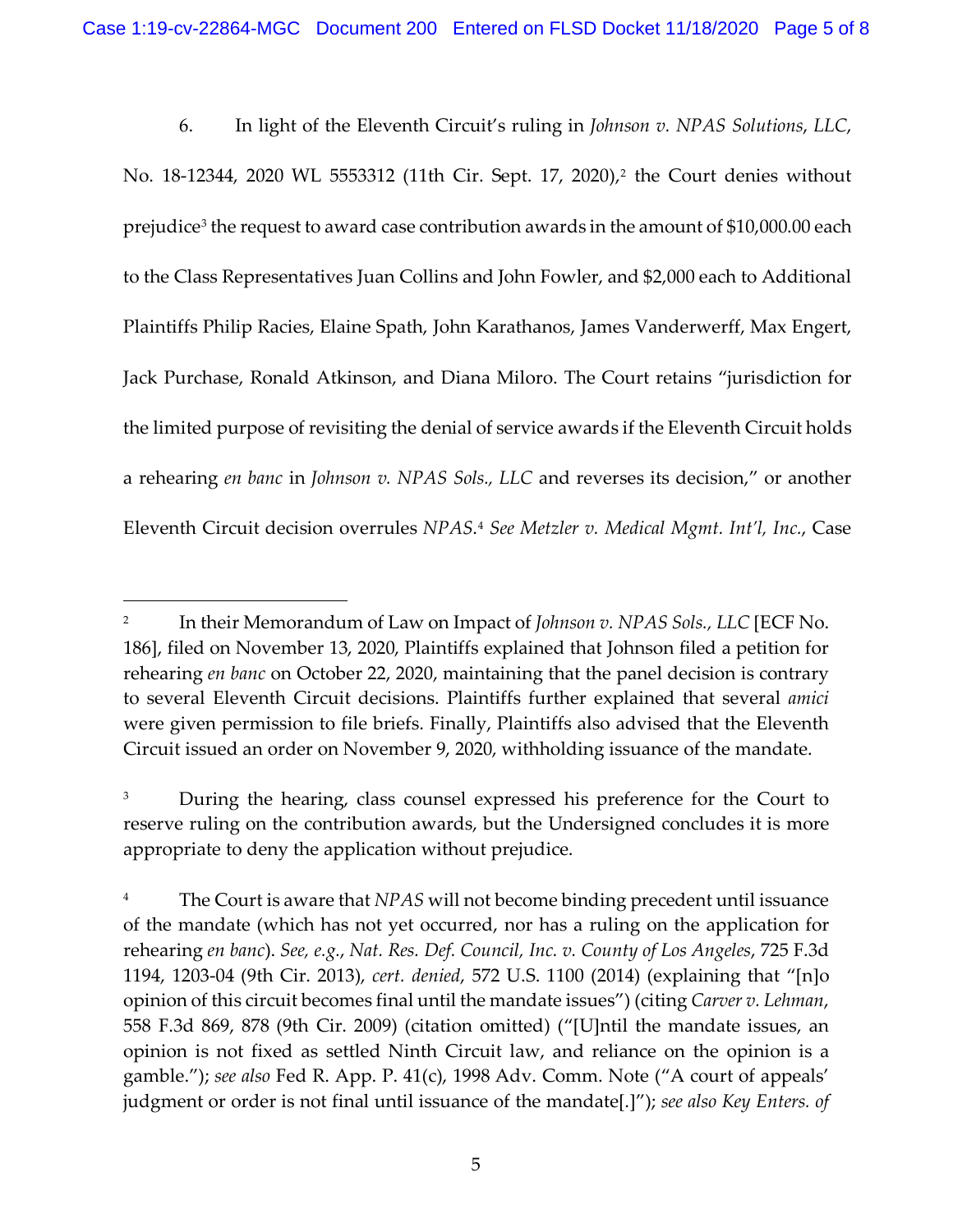No 19-02289-VMC-CPT, 2020 WL 5994537 (M.D. Fla. October 9, 2020) (reserving jurisdiction to award service awards if *NPAS* is reversed). Class Counsel could then "move for reconsideration upon such a reversal." *Id.*

7. The terms of the Settlement Agreement and of this Final Order and Judgment, including all exhibits thereto, shall be forever binding on the parties, and shall have *res judicata* and preclusive effect in all pending and future lawsuits maintained by the Plaintiffs and all other Settlement Class Members, as well as their heirs, executors and administrators, successors, and assigns.

8. The Releases, which are set forth in Section VI of the Settlement Agreement and which are also set forth below, are expressly incorporated herein in all respects and are effective as of the date of this Final Order and Judgment; and the Discharged Parties (as that term is defined below in the Settlement Agreement) are forever released, relinquished, and discharged by the releasing persons from all released claims:

## **VI. RELEASE**

Upon the Effective Date, and except as to such rights or claims as may be created by this Agreement, and in consideration for the Settlement benefits described in this Agreement, Plaintiffs and the Settlement Class fully release and discharge the Settling Defendants, and all of their present and former parent companies, subsidiaries, special purpose

*Del., Inc. v. Venice Hosp.*, 9 F.3d 893, 898 (11th Cir. 1993) ("[B]ecause the panel's mandate had not issued, the panel's decision was never the 'law of the case.'"); *United States v. Foumai*, 910 F.2d 617, 620 (9th Cir.1990) (explaining a "court of appeals may modify or revoke its judgment at any time prior to issuance of the mandate, sua sponte or by motion of the parties").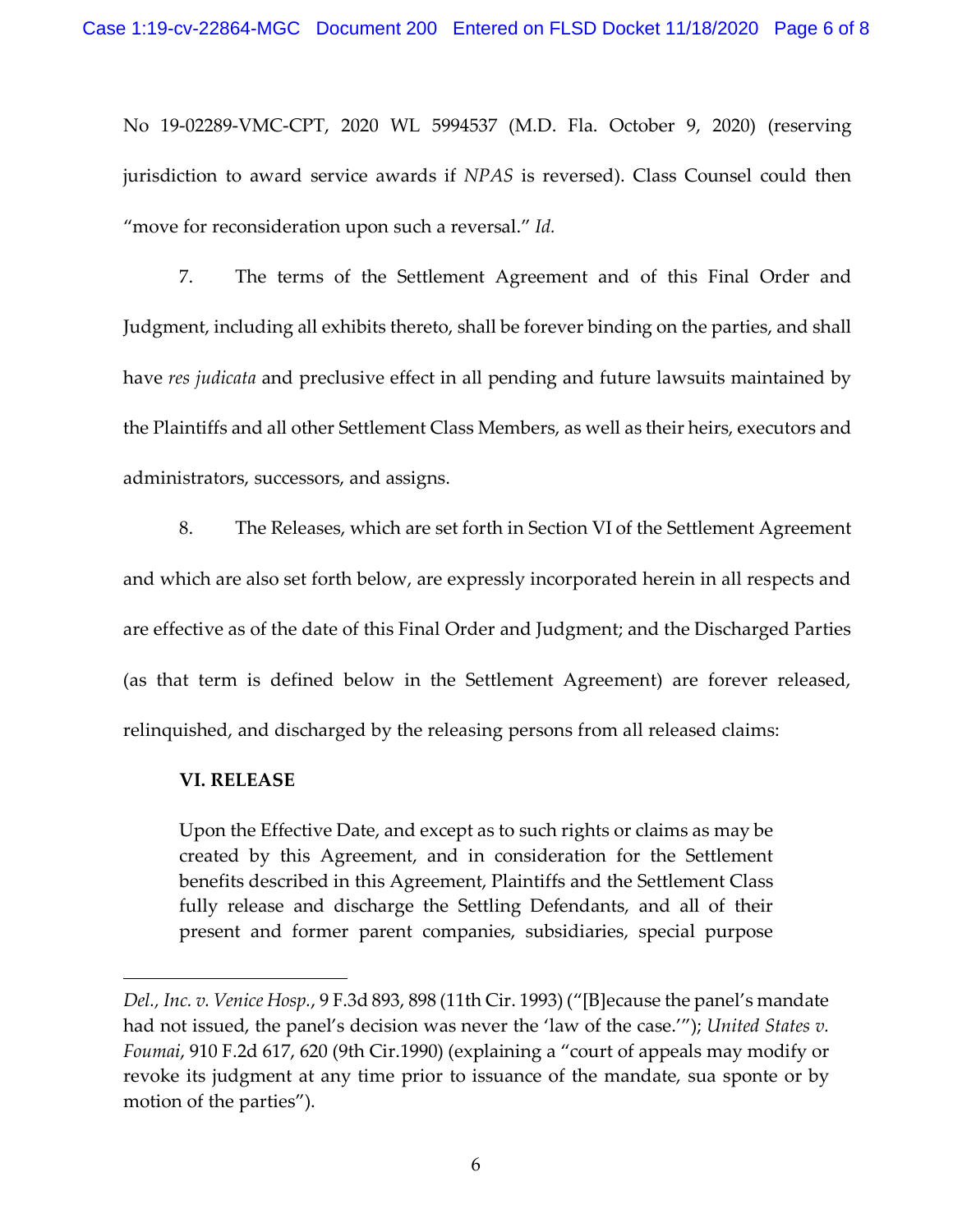entities formed for the purpose of administering this Settlement, shareholders, owners, officers, directors, employees, agents, servants, registered representatives, attorneys, insurers, affiliates, and successors, personal representatives, heirs and assigns, retailers, suppliers, distributors, endorsers, consultants, and any and all other entities or persons upstream and downstream in the production/distribution channels (together, the "Discharged Parties") from all claims, demands, actions, and causes of action of any kind or nature whatsoever, whether at law or equity, known or unknown, direct, indirect, or consequential, liquidated or unliquidated, foreseen or unforeseen, developed or undeveloped, arising under common law, regulatory law, statutory law, or otherwise, whether based on federal, state or local law, statute, ordinance, regulation, code, contract, common law, or any other source, or any claim that Co-Lead Class Counsel, Plaintiffs' Counsel, Class Representatives, Additional Plaintiffs or Settlement Class Members ever had, now have, may have, or hereafter can, shall or may ever have against the Discharged Parties in any other court, tribunal, arbitration panel, commission, agency, or before any governmental and/or administrative body, or any other adjudicatory body, on the basis of, arising from, or relating to the claims alleged in the Action and the Prevagen Actions.

9. This Final Order and Judgment and the Settlement Agreement (including the exhibits thereto) may be filed in any action against or by any released person to support a defense of *res judicata*, collateral estoppel, release, good faith settlement, judgment bar or reduction, or any theory of claim preclusion or issue preclusion or similar defense or counterclaim.

10. Without further order of the Court, the Parties may agree to reasonably necessary extensions of time to carry out any of the provisions of the Settlement Agreement.